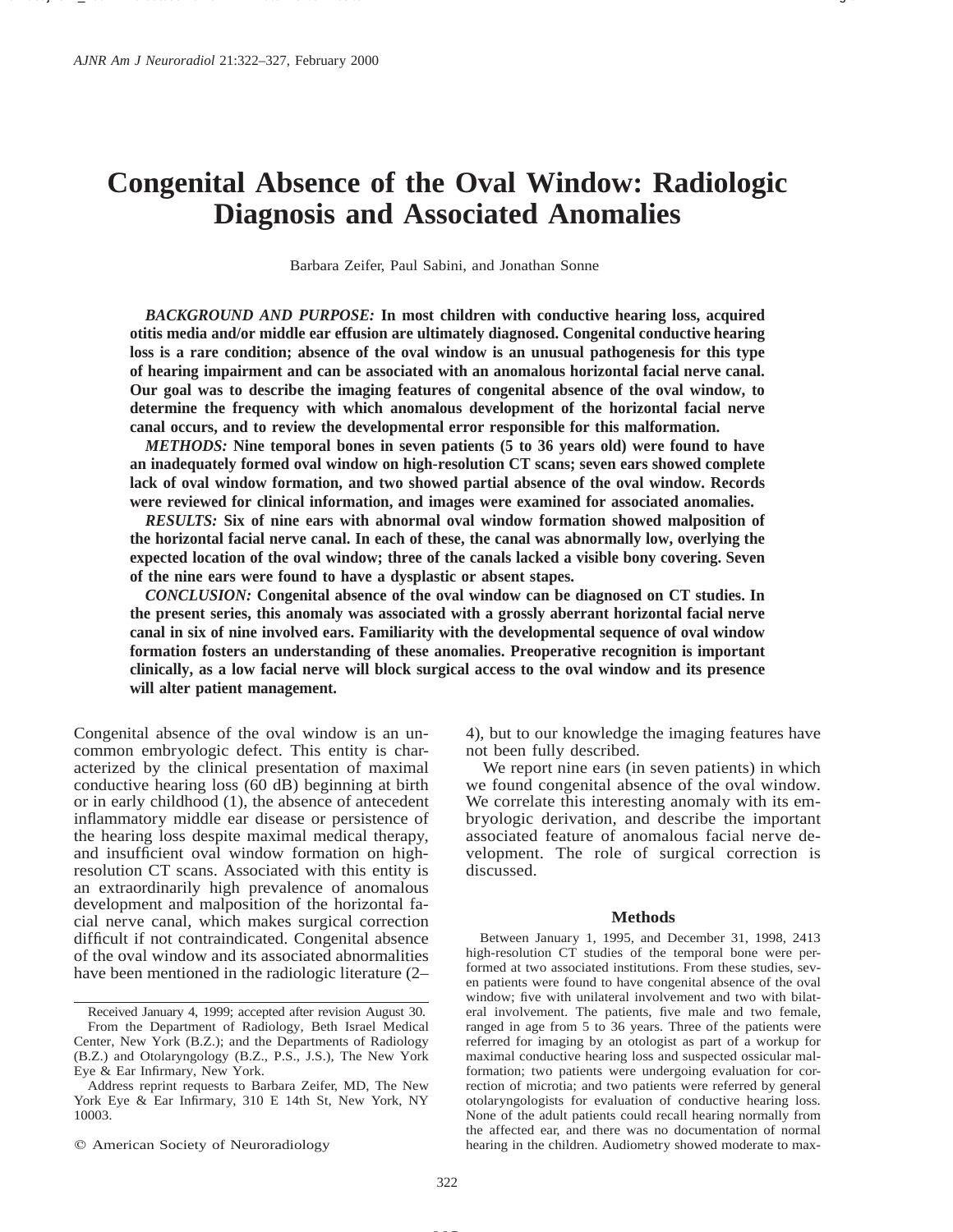#### **CT features of congenital absence of the oval window**

| CT Findings                                  | No. $(\%)$ of Ears |
|----------------------------------------------|--------------------|
| Congenital absence of oval window            | 9(100)             |
| Complete                                     | 7(78)              |
| Partial                                      | 2(22)              |
| Abnormally low horizontal facial nerve canal | 6(67)              |
| Lack of a well-defined bony canal            | 3(33)              |
| Medial location of facial nerve              | 4(44)              |
| Abnormal ossicular chain                     |                    |
| Dysplastic or absent stapes                  | 7(78)              |
| Dysplastic incus with abnormal stapes        | 5(56)              |
| Microtia                                     | 2(22)              |
| Inner ear malformation                       | 2(22)              |

imal conductive hearing loss in all patients. One patient, who had a mild-to-moderate sensorineural component to the hearing loss, was noted to have a dilated vestibular aqueduct.

Twenty-five temporal bone CT scans obtained in other patients were reviewed for comparison. These patients, 15 male and 10 female, 7 to 40 years old, were scanned for reasons other than congenital hearing loss. On the coronal scans, a vertical line was drawn from the anterior junction of the lateral and superior semicircular canal, and the relationship of the horizontal facial nerve canal to this line was noted. On the axial scans, the presence of both the anterior and posterior stapedial crura within the oval window was noted.

All scans were obtained in both the axial and direct coronal planes using 1-mm-thick slices at either 1.0- or 0.5-mm intervals. The axial plane scans were obtained parallel to the hard palate, corresponding to a  $-10^{\circ}$  angulation to the canthomeatal baseline and providing optimal visualization of the stapes superstructure and oval window. The coronal plane scans were obtained with a maximal gantry tilt. Images were reconstructed retrospectively using a small field of view (9.6- to 10.0-cm diameter) centered on the cochlear promontory and processed with a bone or sharp imaging algorithm.

# **Results**

Congenital absence of the oval window was diagnosed most readily on the coronal CT scans (see the Table). Coronal images best delineate the size and shape of the oval window as well as the course and integrity of the horizontal facial nerve canal (Fig 1A). Axial images also delineate the oval window and are most useful for assessing the status of the stapes superstructure (head and crura) (Fig 1B). Seven of the nine ears had complete osseous obliteration of the oval window. Bony prominence over the cochlear promontory and under the lateral semicircular canal produced a tapered configuration and a dimplelike depression on the medial wall of the middle ear at the center of the oval window region (Fig 2). One patient had incomplete tapering

> Fig 1. A and B, Normal anatomy of oval window on coronal  $(A)$  and axial  $(B)$  CT scans. *V* indicates vestibule; *C*, cochlea; S, lateral semicircular canal; single black arrows, margin of the oval window; asterisk, obturator foramen between stapes crura, well delineated on the axial scan; in A, arrowhead indicates horizontal facial nerve canal; cross, incudal body; single white arrow, incudal-stapedial articulation between the lenticular process and capitulum; in B, double black arrow indicates sinus tympani; double white arrow, neck of malleus. Posterior to the malleus lies the long process of the incus cut in cross section. Note that the facial nerve (arrowhead, A) is lateral to an imaginary vertical line drawn through the junction of the lateral and superior semicircular canals.

> Fig 2. Congenital absence of the oval window, normal facial nerve canal, on coronal CT scan. The oval window is obliterated by a thick bony plate tapering to a central depression. The horizontal facial nerve canal, however, is normal in location (arrowhead), lying lateral to the vertical line drawn through the anterior junction of the lateral and superior semicircular canals.

> FIG 3. Partial absence of the oval window with a large facial nerve on coronal CT scan. This patient with microtia and external canal stenosis (short arrows) has an unusually large horizontal facial nerve (arrowhead). The bone beneath the lateral semicircular canal is thick. The bony facial nerve canal is not well delineated and the nerve overlies the atretic oval window (long arrow).





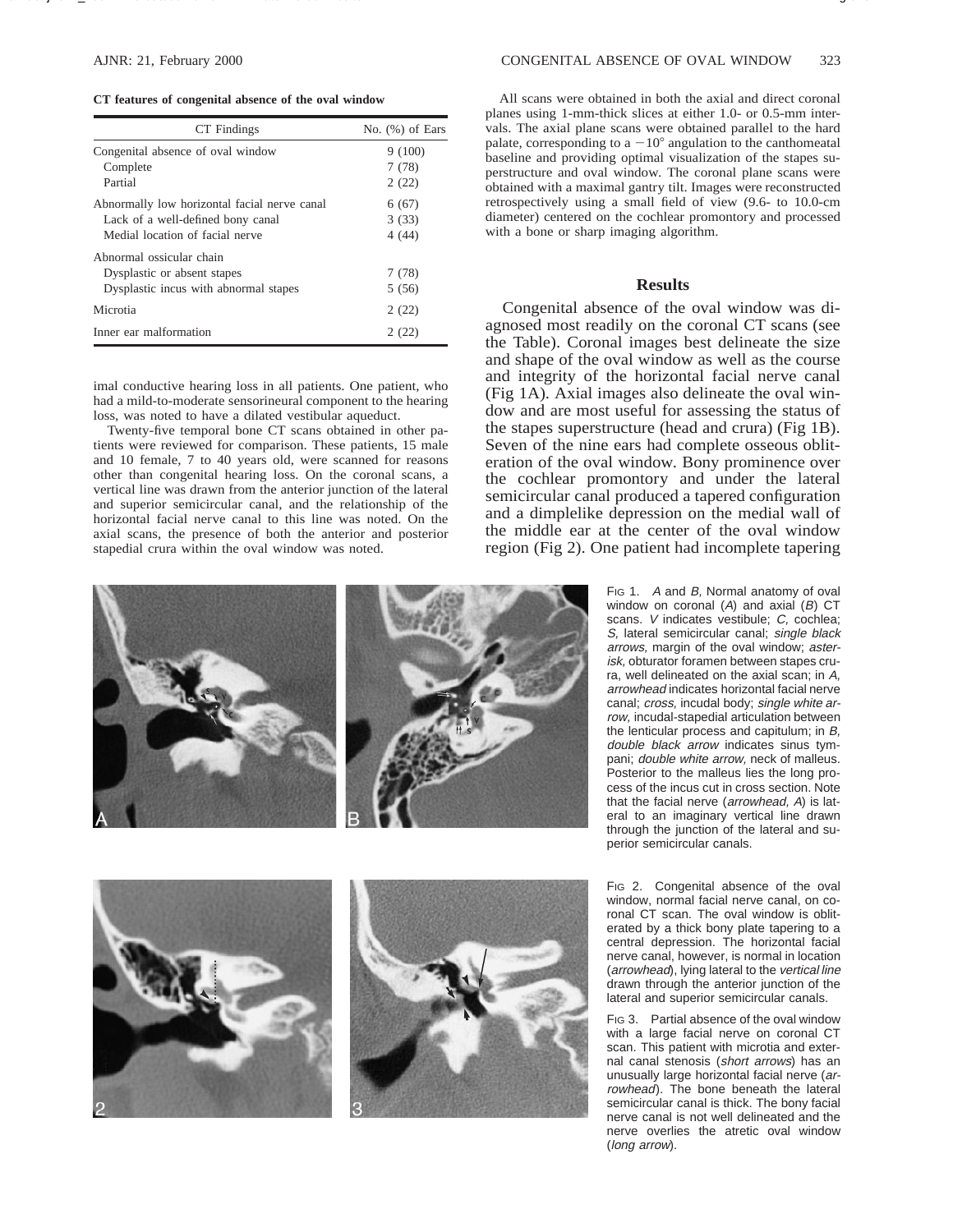

FIG 4. A and B, Congenital absence of the oval window on coronal  $(A)$  and axial  $(B)$ CT scans. The oval window is completely obliterated. In A, the horizontal facial nerve canal is intact (arrowhead) but is low in position, directly lateral to the oval window. The canal lies medial to the vertical line drawn through the anterior junction of the lateral and superior semicircular canals. The bone below the lateral semicircular canal  $(S)$  is extremely thick. Note the myringotomy tube placed for serous otitis media that had no effect on the patient's maximal conductive hearing loss. In B, there is posterior and inferior displacement of a well-formed stapes arch, now located at the level of the round window (arrow), straddling the sinus tympani. O indicates the obturator foramen between the stapes crura.



FIG 5. Congenital absence of the oval window with a dysplastic stapes on coronal CT scan. The oval window is completely obliterated. The bone below the lateral semicircular canal is intact and solid, lacking the facial nerve canal. The nerve is aberrant, found along the lower border of the oval window (*arrowhead*) and could be followed anteriorly to the geniculate ganglion (not shown). The stapes is dysplastic and one crus extends onto the facial nerve. Note that the nerve is medial in location.

of the oval window, producing a residual 1-mm central opening (Fig 3). Another patient had flat ossification of the superior half of the oval window without tapering; this patient had complete oval window obliteration on the contralateral ear. These latter two patients were considered to have partial absence of the oval window.

In three ears, the horizontal facial nerve canal was well formed and located along the cephalic margin of the oval window. To the eye, these canals appeared more medial than normal (ie, closer to the oval window), owing to the abnormal thickness of the oval window. However, these nerves were located lateral to the vertical line drawn through the anterior junction of the lateral and superior semicircular canal, and therefore were considered to be normal in location (Fig 2). In six ears, the canal ran in an abnormal, inferior plane at the center of the oval window or at its inferior border or just below it (Fig 4). Of these six malpositioned canals, three lacked a well-defined bony canal (Fig 3) and four were medial in location (ie, closer to the oval window and medial to the vertical line drawn through the anterior junction of the lateral and superior semicircular canal on the coronal scan) (Figs 4 and 5). One of the low facial nerves was unusually large, and essentially blocked access to the oval window (Fig 3); this was in a patient with microtia in whom a future ossicular reconstruction was contemplated then dismissed on the grounds that the CT findings showed a high potential for facial nerve injury. All patients had normal labyrinthine and geniculate facial nerve canals, and all except those with microtia had normal descending facial nerve canals. Therefore, six of nine ears with congenital absence of the oval window had an abnormality of the horizontal facial nerve canal that was considered to be clinically significant in that the nerve was at some risk for injury during a surgical procedure.

Seven ears had dysplastic or absent stapes; in two of these, one or both crura appeared to surround the horizontal facial nerve (Fig 5). The two normal stapes were displaced inferiorly and posteriorly, away from the obliterated oval window (Fig 4B). In three ears, dysplasia of the incus was identified along with a malformed stapes. The malleus was normal in all patients without microtia.

Two patients had microtia. One had atresia of the external auditory canal and the typical ossicular malformation of this deformity: a clumped malleus and incus fused to the atresia plate. In the other patient with microtia, external canal stenosis with dysplastic changes of the long and lenticular incudal processes were found. Neither of these patients had an identifiable stapes.

Abnormalities of the otic capsule were found in two patients: one patient, with microtia, had mild dilatation of the vestibule; the other, with complete congenital absence of the oval window, had mild dilatation of the vestibular aqueduct.

On coronal CT scans in the control group, the horizontal facial nerve canal was found to lie lateral to a vertical line drawn through the anterior junction of the lateral and superior semicircular canal in 48 of 50 ears. The vertical line traversed the horizontal facial nerve canal in two of these normal ears. Therefore, a lateral location of the nerve in relation to the vertical line was thought to be a reliable indicator of a normally positioned horizontal facial nerve canal. Both anterior and posterior stapes crura were well delineated on the axial CT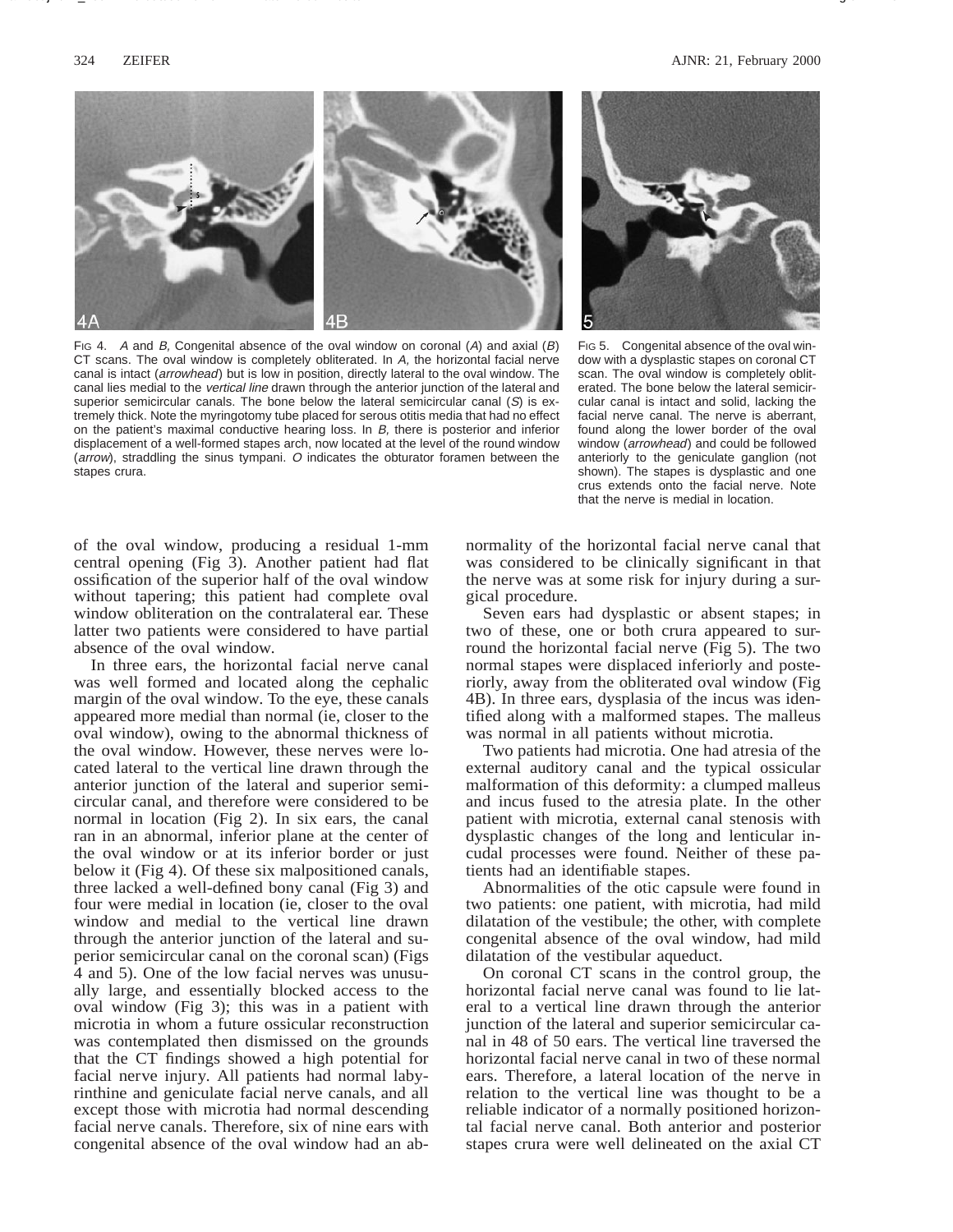scans in 40 of 50 normal ears. Of the 10 middle ears in which the stapes was poorly visualized, two had fenestral otosclerosis and seven had partial or complete middle ear opacification. In only one otherwise normal middle ear was the stapes not well seen. Therefore, failure to visualize the stapes crura in an aerated middle ear on an axial CT scan is thought to be a reliable indicator of stapes absence or dysplasia.

## **Discussion**

Conductive hearing loss in the pediatric population is usually found to be caused by acquired middle ear disease, such as acute otitis media, acute otitis media with effusion, and chronic otitis media (5). Congenital conductive hearing loss is a far less common entity, and must necessarily be due to a developmental anomaly of the ear along the conductive pathway from the external auditory canal to the oval window. External canal atresia or stenosis accounts for most cases of congenital conductive hearing loss, with only a small percentage of cases caused by isolated dysplasia of the ossicular chain and/or the oval window (6). Congenital absence of the oval window is considered to be a rare anomaly of temporal bone development and has an important association with anomalous facial nerve development (7). Many otologists believe that congenital absence of the oval window is more frequently seen in practice than the literature would suggest (7). The diagnosis of congenital absence of the oval window can be made on routine, highresolution CT studies of the temporal bone, and provides invaluable information to the clinician. Identifying this malformation may sway an otologist away from performing a middle ear exploration, particularly if there is a potential for facial nerve injury.

The normal oval window niche is a rectangular, medial recess of the middle ear cavity that can be seen on all CT scans of the temporal bone, both axial and coronal (see Fig 1). The oval window is bordered superiorly by the lateral semicircular canal and its bony encasement, medially by the vestibule, and inferomedially by the basilar turn of the cochlea and the bone of the cochlear promontory. The horizontal or tympanic segment of the facial nerve canal runs in the bone of the otic capsule immediately below the lateral semicircular canal, along the superior margin of the window. Anterior to the oval window is the wedge of otic capsule between the vestibule and the middle turn of the cochlea. Posteriorly lies the orifice of the sinus tympani. The oval-shaped stapes footplate and its circumferential annular ligament close the oval window. The footplate normally measures 0.25 mm in thickness (8), and may be seen as a thin white line traversing the oval window; occasionally, it is not seen on the CT scan. The more lateral components of the stapes consist of the anterior and posterior crura and the head or capitulum, which articulates with the cup-shaped lenticular process of the incus. The stapes is oriented in the horizontal plane and is therefore best appreciated in the axial imaging plane.

The oval window is an anatomic and developmental junction zone forming the interface between the middle and the inner ear. Formation of the oval window is intimately related to development of the stapes footplate, the annular ligament, the horizontal segment of the facial nerve canal, and the vestibular component of the otic capsule. As early as the fifth week of gestation, the blastemal mass of the stapes becomes recognizable as a ring-shaped structure around the stapedial artery. This rudimentary stapes grows medially, then contacts and indents the developing otic capsule at the future oval window during the seventh week of gestation. The tissue in this depression fuses with the stapedial ring to form the stapes footplate (7, 9). By 14 weeks, the stapes crura are recognizable; at 18 weeks, ossification begins; and by 32 weeks, the stapes appears in its infant form (9). Once the base of the stapes has fully developed, dedifferentiation of the oval window cartilage occurs, and a rim of fibrous tissue forms, producing the annular ligament. The stapes is thus adult in configuration at 35 weeks (9). When the primitive stapes fails to fuse with the primitive vestibule, the oval window cannot develop, resulting in its congenital absence. Malformation of the stapes is an expected concomitant finding given the close relationship of the stapes to the oval window during this developmental sequence. Failure of the annular ligament to completely form produces congenital fixation of the stapes footplate, the opposite end of this spectrum (9), an entity without radiologic findings. Partial absence or hypoplasia of the oval window represents a malformation of intermediate severity, as seen in two of our patients.

Like the stapes, the facial nerve develops from the second branchial arch. The horizontal segment of the facial nerve is recognized by the sixth week of gestation when it passes between the developing membranous labyrinth and the primitive stapes (10). By week 8, soon after the stapes blastema reaches the otic capsule, a sulcus forms within the lateral margin of the cartilaginous otic capsule, initiating formation of the horizontal facial nerve canal; this groove forms by week 10. If this canal is deep and well formed, the facial nerve will be ''locked in'' to its normal anatomic position against the otic capsule (10). The facial nerve groove will begin to enclose the facial nerve in the fourth gestational month. Ossification of the canal is completed during or shortly after the first year of life (11).

The developmental processes of the stapes, oval window, and facial nerve are clearly related both temporally and spatially. One widely accepted explanation for congenital absence of the oval window proposes that during the fifth and sixth weeks of gestation, the developing facial nerve becomes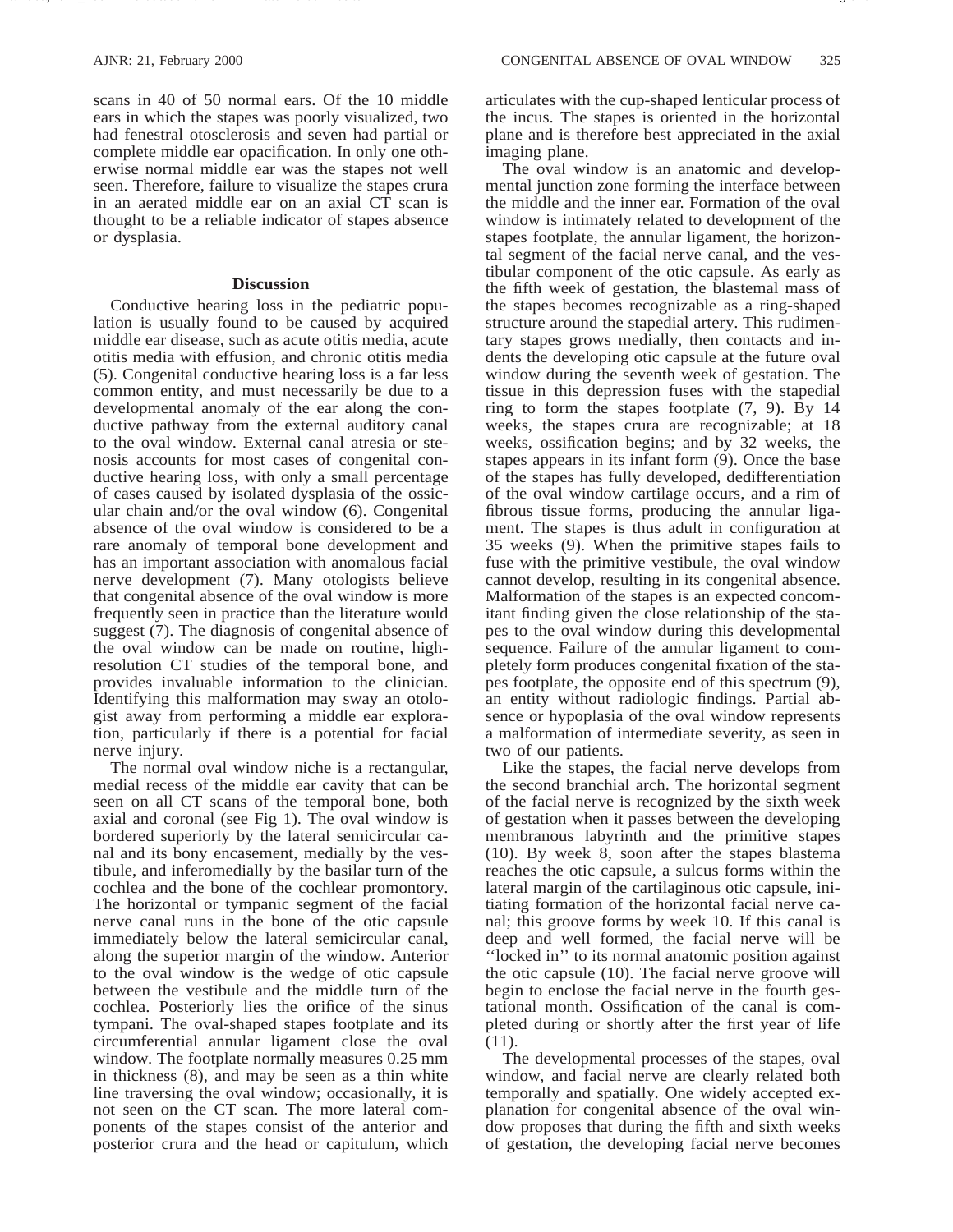anteriorly displaced and interposed between the otic capsule and the stapes blastema. As a result, contact between the stapes and otic capsule required to initiate development of the oval window is prevented (10, 12, 13). Both the oval window and the stapes will be malformed (10).

The imaging features of congenital absence of the oval window reflect this developmental aberration. Failure of the oval window to develop results in its osseous obliteration either by a concentric narrowing that produces a dimplelike depression along the medial tympanic wall or by a thick bony plate. In either case, the rectangular shape of the oval window niche is obliterated. An abnormal appearance of the stapes is frequently associated with congenital absence of the oval window, and is characterized by failure to identify both stapes crura in the oval window on the axial CT scan. A normally formed stapes may be displaced out of the oval window niche (see Fig 4). In our series, seven of nine stapes were absent or malformed, and three of these were associated with malformation of the incus as well.

Based on the embryologic derivation, dysplasia of the stapes superstructure (crura and capitulum) is expected, and this association is substantiated in the surgical otology literature. In 1976, Jarsdoerfer (7) reviewed the literature and found a total of 45 ears with congenital absence of the oval window; in addition, he had six of his own cases, and by combining these data, he published a report on 51 ears with congenital absence of the oval window documented at surgery. In his series, only 4% of the patients had a normal stapes, 43% of middle ears had no stapes, and 41% had a malformed stapes. In another surgical publication, Lambert (13) reported on seven patients with congenital absence of the oval window and noted that the stapes was either absent or severely abnormal in all. The spectrum of abnormalities found at surgery includes a small and rudimentary stapes lacking footplate or crura, a loop-shaped stapes, an amorphous ossicle, fibrous connection of the stapes to the facial nerve canal, a stapes embedded in an uncovered facial nerve, and aplasia (13).

Even more important from a surgical standpoint is the association of congenital absence of the oval window with anomalous development of the horizontal facial nerve canal. In our series, the abnormalities encountered were low-lying canals within or below the expected location of the oval window, canals without an identifiable bony covering, and a large facial nerve. The labyrinthine and geniculate portions of the canal were normal in all patients, while the descending segment was abnormal in the two patients with external canal atresia, reflecting the facial nerve malformations typically encountered in that entity.

The surgical otology literature substantiates these radiologic findings. In Jahrsdoerfer's series of 51 ears (7), 76% of the patients with congenital absence of the oval window had malformation of

the facial nerve canal; in 12% the canal was normal and in 12% morphology was not mentioned. In Lambert's series (13), four of seven facial nerve canals were abnormal. The most common abnormalities encountered in these surgical reports were low-lying canals running within the region of the oval window and grossly dehiscent canals, similar to the findings in our series. Less commonly reported were stapes embedded within a dehiscent facial nerve, an absent horizontal facial nerve canal with a large chorda tympani presumed to be carrying all the facial nerve fibers, a hypoplastic facial nerve, a bifurcated horizontal canal, and a persistent stapedial artery (7, 13–15).

The prevalence of inner ear malformations associated with congenital absence of the oval window is surprisingly low. In our series of nine ears, one had a slightly dilated vestibular aqueduct and another had a mildly dilated vestibule. This observation lends support to the mechanical theory of congenital absence of the oval window, in which failure of the developing stapes to physically contact the otic capsule explains lack of development of the oval window. A toxic insult occurring at the time of contact between the primitive stapes and otic capsule would occur at approximately 7 weeks gestational age and should affect all regional tissues with equal frequency. An arrest of inner ear development at 7 weeks could produce several types of inner ear dysplasia, including incomplete septation of the cochlea (classic Mondini malformation), a dilated vestibule incorporating the lateral semicircular canal, a dilated lateral semicircular canal, and a dilated vestibular aqueduct (16).

None of our patients had a middle ear exploration to confirm the impression of congenital absence of the oval window, because our otology service currently chooses not to correct this type of hearing loss surgically. When imaging features are subtle, the clinical data become even more important. A history of maximal conductive hearing loss from birth without prior episodes of otitis media, normal findings at otoscopic examination, and suggestive radiologic findings make the diagnosis of congenital absence of the oval window highly likely. An aberrant horizontal facial nerve canal confirms the diagnosis. Clearly, however, there is a threshold of abnormal findings below which the diagnosis cannot be made with certainty.

The differential diagnosis of congenital absence of the oval window is limited to fenestral otosclerosis and tympanosclerosis. Each of these entities has a distinctly different clinical presentation than congenital absence of the oval window and should not create diagnostic confusion. Onset of otosclerosis in childhood is unusual, but it has been reported (8, 17). The CT scan initially shows poorly mineralized radiolucent bone building up anterior to the oval window, eventually encroaching into it. With time, this spongiotic bone fully ossifies, and in the absence of any clinical history, could appear similar to congenital absence of the oval window